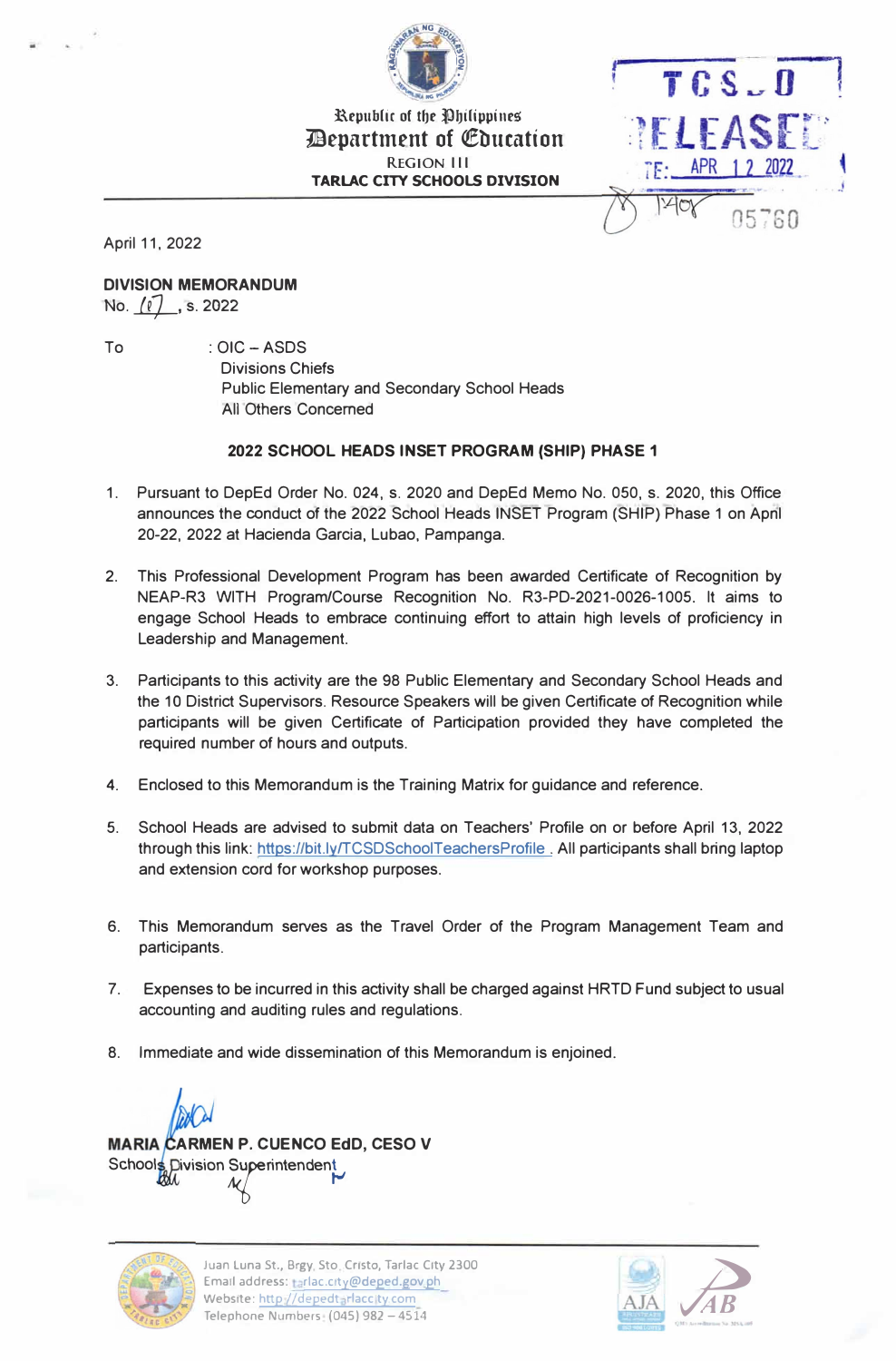Enclosure No. 01 to Division Memo No. 47, s. 2022

## TRAINING MATRIX ON 2022 SCHOOL HEADS INSET PROGRAM (SHIP) PHASE 1

April 20-22, 2022

| Day 1                                                    | Day 2                                                | Day 3                                              |
|----------------------------------------------------------|------------------------------------------------------|----------------------------------------------------|
| 7:00 - 8:30 a.m. - Arrival of Participants and Breakfast | 8:00 - 8:15 a.m. - Management of Learning            | 8:00 - 8:15 a.m. - Management of Learning          |
| 8:30 - 9:00 a.m. - Opening Ceremony - Plenary            | 8:15 - 10:15 a.m. - Lecture                          | 8:15 - 10:30 a.m. - Lecture                        |
| Preliminaries<br>٠                                       | CLASS 1: SESSION 5: RECRUITMENT AND SELECTION        | <b>CLASS 1: SESSION 7: LEARNING RESOURCE</b>       |
| Message of the SDS                                       | <b>MA. CRISTINA A. ESPIRITU</b>                      | <b>MANAGEMENT AND QUALITY ASSURANCE</b>            |
| MARIA CARMEN P. CUENCO EdD, CESO V                       | <b>Administrative Officer IV</b>                     | LILY BETH B. MALLARI                               |
| <b>Schools Division Superintendent</b>                   |                                                      | <b>Education Program Supervisor</b>                |
| <b>Expectation Setting</b><br>٠                          | CLASS 2: SESSION 6: MENTAL HEALTH AND                |                                                    |
| <b>LOURDES G. DELA CRUZ</b>                              | PSYCHOSOCIAL SUPPORT                                 | CLASS 2: SESSION 8: ASSET MANAGEMENT               |
| OIC - Asst. Schools Division Superintendent              | <b>LEONIDA C. GARCIA</b>                             | <b>MARY GRACE B. CAWIGAN</b>                       |
| PLENARY Lecture and Workshop                             | Chief Supervisor, SGOD                               | Administrative Officer IV                          |
| 9:00 - 11:00 SESSION 1: ETHICAL LEADERSHIP               |                                                      | <b>MAYLYN J. FIGUEROA</b>                          |
| <b>REBECCA K. SOTTO PhD</b>                              | 10:15 - 10:30 a.m. HEALTH BREAK                      | OIC - School Head / EPS II                         |
| <b>Education Program Supervisor</b>                      |                                                      |                                                    |
| 11:00 - 12:00 SESSION 2: IMPLEMENTATION GUIDELINES ON    |                                                      |                                                    |
| PRAISE IN DEPED REGION III                               | 10:30-12:00 - Workshop                               | 10:30-12:00 - Workshop                             |
| <b>LOURDES G. DELA CRUZ</b>                              |                                                      |                                                    |
| OIC - Asst. Schools Division Superintendent              |                                                      |                                                    |
|                                                          | 12:00 - 1:00 - Lunch Break                           | 12:00 - 1:00 - Lunch Break                         |
| $12:00 - 1:00 -$ Lunch Break                             |                                                      |                                                    |
|                                                          | $1:00 - 2:45$ p.m.                                   | $1:00 - 3:00$ p.m. - Lecture                       |
| <b>BREAKOUT ROOM Sessions</b>                            | CLASS 1: SESSION 6: MENTAL HEALTH AND                | CLASS 1: SESSION 8: ASSET MANAGEMENT               |
| CLASS 1 - 1:00 - 2:45 CLASS 2: 3:00 - 4:45               | PSYCHOSOCIAL SUPPORT                                 | MARY GRACE B. CAWIGAN, Administrative Officer IV   |
| SESSION 3: INSTRUCTIONAL SUPERVISION                     | LEONIDA C. GARCIA, Chief Supervisor - SGOD           | MAYLYN J. FIGUEROA, OIC - School Head / EPS II     |
| ROBERT E. OSONGCO EdD - Chief Supervisor, CID            |                                                      |                                                    |
| $2:45 - 3:00$ HEALTH BREAK                               | <b>CLASS 2: SESSION 5: RECRUITMENT AND SELECTION</b> | <b>CLASS 2: SESSION 7: LEARNING RESOURCE</b>       |
|                                                          | MA. CRISTINA A. ESPIRITU, Administrative Officer IV  | <b>MANAGEMENT AND QUALITY ASSURANCE</b>            |
| CLASS 2 - 1:00 - 2:45 CLASS 1: 3:00 - 4:45               |                                                      | LILY BETH B. MALLARI, Education Program Supervisor |
| SESSION 4: LEARNING RECOVERY PLAN                        | $2:45 - 3:00$ HEALTH BREAK                           |                                                    |
| <b>LOURDES G. DELA CRUZ</b>                              | $3:15 - 4:45$ p.m. - Workshop                        | 3:00 - 4:30 p.m. - Workshop                        |
| OIC - Asst. Schools Division Superintendent              |                                                      |                                                    |
|                                                          |                                                      | 4:30 - 5:00 p.m. - CLOSING CEREMONY                |



Juan Luna St., Brgy. Sto. Cristo, Tarlac City 2300 Email address: tarlac.city@deped.gov.ph Website: http://depedtarlaccity.com Telephone Numbers: (045) 982 - 4514



 $\mathbf{r}_i$